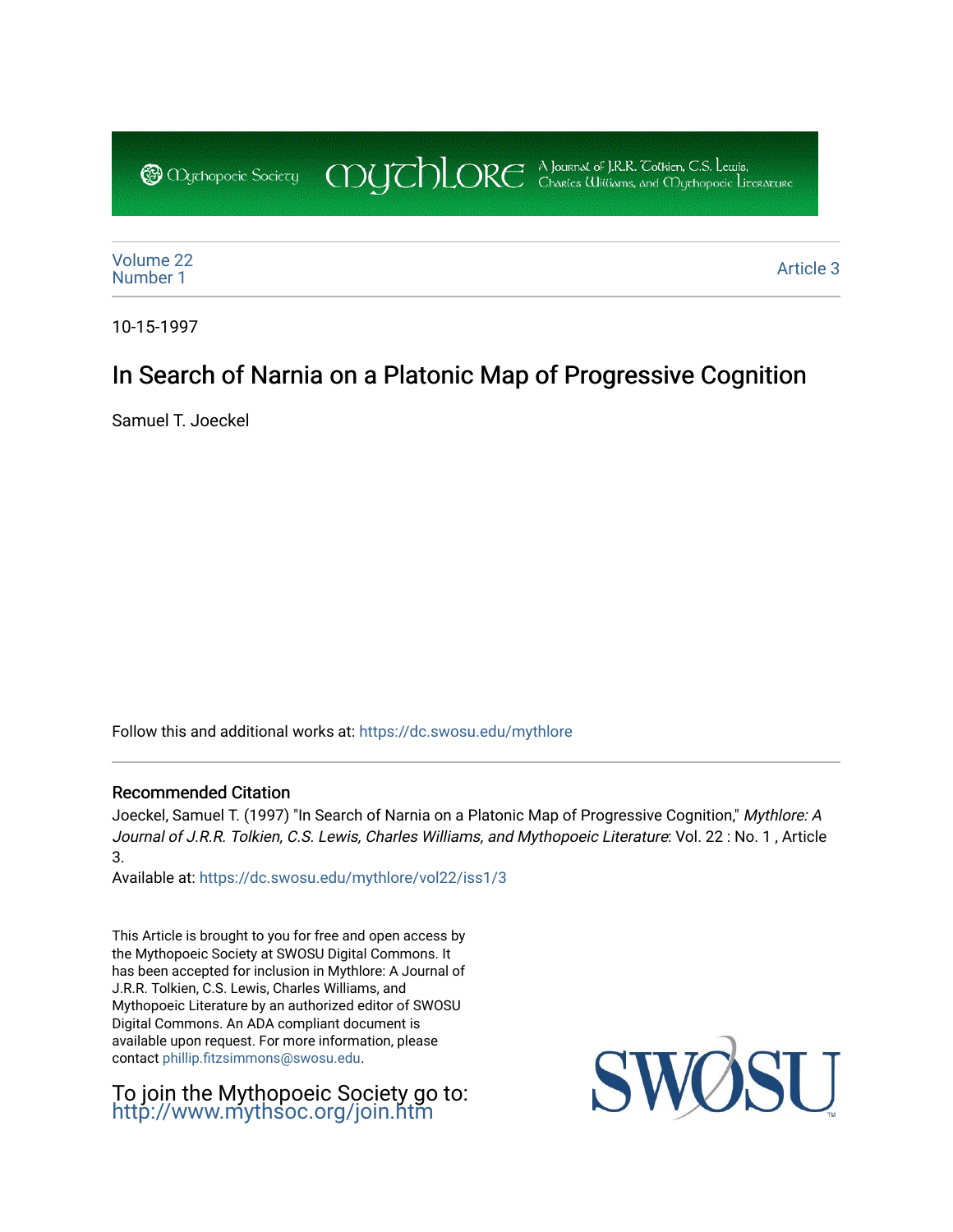## Mythcon 52: The Mythic, the Fantastic, and the Alien

Albuquerque, New Mexico; July 29 - August 1, 2022 <http://www.mythsoc.org/mythcon/mythcon-52.htm>



#### Abstract

Discusses Plato's allegory of the cave and theory of Forms in relation to the physical and mental progression in the Chronicles of Narnia—from our world, to Narnia, to the Real Narnia, the transformed garden of the Western Wild, and beyond.

#### Additional Keywords

Lewis, C.S. Chronicles of Narnia; Plato. The Republic—Allegory of the cave; Plato. The Republic—Theory of forms; Progressive cognition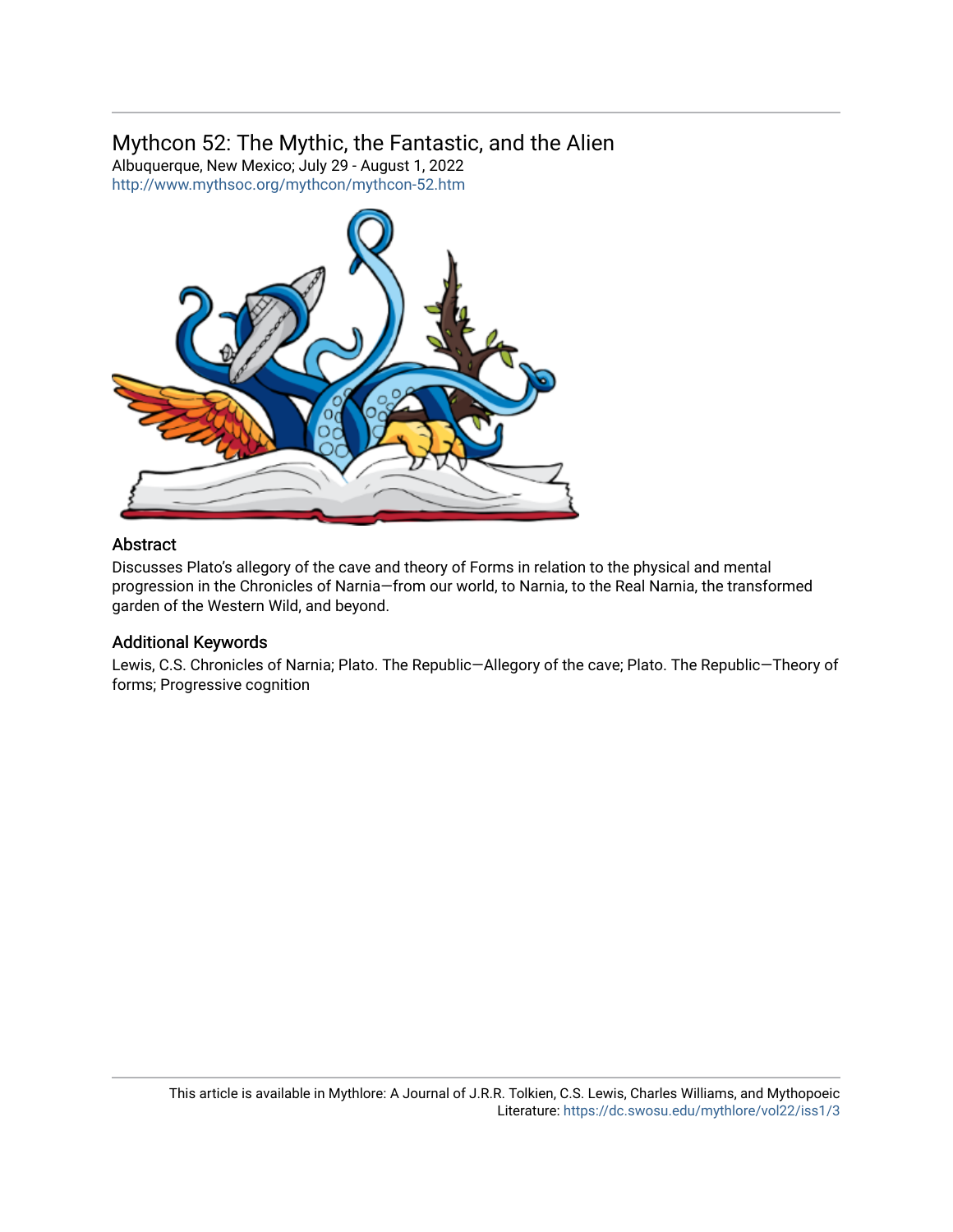In Searcd of Narnia on a Platonic **M a p o f P r o g r e s s i v e C o g n i t i o n** Samuel T. Joeckel

n C. S. Lewis' *The Silver Chair*, the Marsh-wiggle -Puddleglum successfully refutes the Queen of the Underland's attempt to undermine the concept of reality. Deep within the bowels of her cavernous dominion, the Queen tells Puddleglum, Eustace Scrubb, and Jill Pole that her world, the Underland, and all that it contains are the only realities. Overland and Narnia, she contends, are mere dreams, fanciful illusions that resemble Underland. She states that such is the case with Puddleglum and the children's notion of the sun, which, she tells them, is only an imaginative extrapolation from the image of a lamp in Underland: "Your *sun* is a dream; and there is nothing in that dream that was not copied from the lamp. The lamp is the real thing; the *sun* is but a tale, a children's story" (187) (emphasis in original). Puddleglum defeats the Queen's argument using what I believe to be a subtle appeal to the ontological argument: Puddleglum and the children's conception of Overland, by virtue of its *a priori* superiority to Underland, implies its very existence. Puddleglum states:

Suppose we *have* only dreamed, or made up, all those **things—trees and grass and sun and moon and stars and** Aslan himself. Suppose we have. Then all I can say is that, in **that case, the made-up things seem a good deal more important than the real ones(191) (emphasis in original).**

Trapped in the shadowy, subterranean Underland, Puddleglum, despite the Queen's enchantments that induce oblivion and, consequently, with no recourse to empirical data in order to support his case, still believes in Overland, the land of the sun, even when Overland seems cognitively impossible.

Courtney Lynn Simmons and Joe Simmons have linked Puddleglum's plight in Underland with that of the unbound prisoner in Plato's "Allegory of the Cave" (14); the similarities between the two are, indeed, uncanny. Underland, like the cave, barricades the platonic sensibles in from the intelligibles that exist above in Overland (or, in the case of Plato, outside the cave). Also, as Puddleglum, Eustace, and Jill's confusion illustrate, when in Underland (or Plato's cave), the existence of Overland (or the platonic Forms) can seem a ludicrous proposition. Perhaps this is one reason why William G. Johnson and Marcia K. Houtman, who also note the platonic elements in Lewis' Chronicles, write: "In Plato, as in Lewis, one cannot be sure about the shadows—until the time when one leaves the cave and literally sees the light" (79).

However, in my reading of the Chronicles, "when one leaves the cave and literally sees the light" is uncertain. Suppose that Plato's unbound prisoner exits the cave of the sensibles and enters the region of the intelligibles; there, he apprehends what he takes to be reality. However, much to his surprise, he begins to discern those familiar shadows and dim light. He realizes that he has walked out of the orifice of one cave into the much larger and brighter (more real) interior of another. In platonic terms, he has progressed toward the intelligibles, but he has not beheld them in their essence — in their full, unveiled brilliance. After all, he still views the interior of a cave; but this larger cave affords a much closer glimpse of the platonic Forms. The unbound prisoner has certainly not reached full enlightenment, but his journey from cave to cave represents a progression in cognitive apprehension and an increased know ledge of w hat is real.

This process of progressive cognition operates repeatedly in The Chronicles of Narnia. Thus, the Puddleglum episode described above, the cognitive shift from Underland to Overland, serves as a microcosm of the epistemological geography of the Chronicles as a whole. In the "Allegory," Plato writes:

**The prison dwelling corresponds to the region revealed to us through the sense of sight, and the firelight within it to the power of the Sun. The ascent to see the things in the upper world you may take as standing for the upward journey of the soul into the region of the intelligibles (358).**

In the Chronicles, this "upward journey," or, to use my previous image, this progress from cave to cave, forms a continuum of progressive cognition upon which lies Underland, our world, Narnia, the real Narnia, and interminable lands "further up and further in" (*The Last Battle* 201). Evidence is scattered throughout the Chronicles that points to the metaphorical progression from platonic cave to cave. In *The Silver Chair,* after Puddleglum and the children escape from Underland and view the Narnian night sky, Lewis writes: "Out here, in the cold, with the moon and the huge stars overhead . . . and with kind, merry faces all round them, one couldn't quite believe in Underland" (236). The beauty, hugeness, and realness of Narnia make Underland seem a shadowy, fleeting, insubstantial image. In *The Lion, the Witch and the Wardrobe,* Lewis writes of the Pevensies in Narnia: "So they lived in great joy and if ever they remembered their life in this world [our world] it was only as one remembers a dream" (201). In terms of reality in a platonic context, Overland is to Underland what Narnia is to our world. And by analyzing how different worlds fit onto the continuum of progressive cognition, we might better understand not only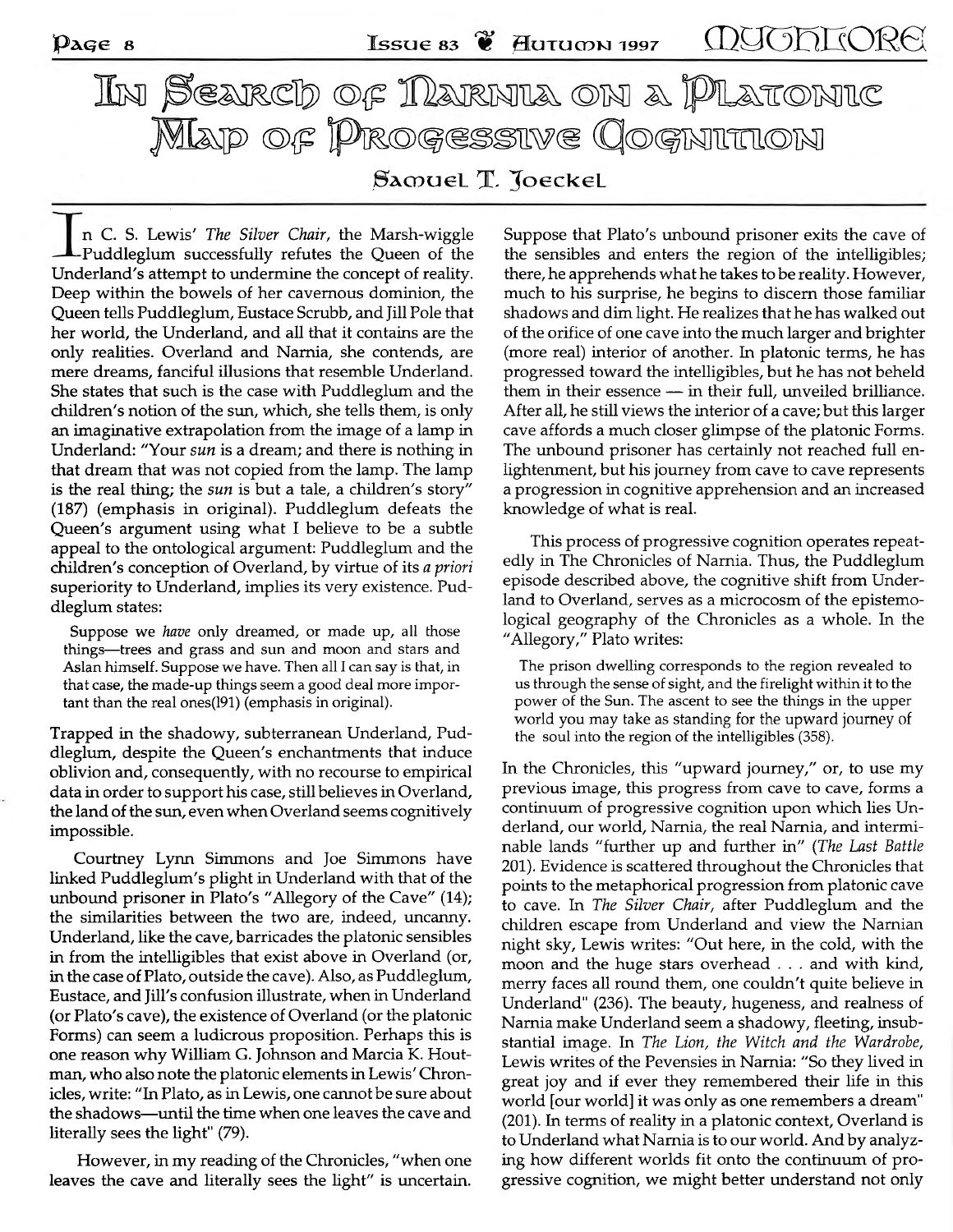where Narnia lies in relation to our world on a platonic map, but also the radical transformations characters in the Chronicles undergo as they progress from platonic cave to cave and inch tow ard the ineffable reality of the platonic Forms.<sup>1</sup>

In the apocalyptic closing to *The Last Battle,* Puddleglum 's philosophical perspective in *The Silver Chair* is reversed. Whereas Puddleglum argued for the existence of metaphorical platonic Forms in a land of platonic substance (Underland), Aslan and the British children, in *The* Last Battle, attempt to convince the recalcitrant dwarves of the **existence** of platonic Forms in the land of the Forms **themselves** (real Narnia). **In** other words, in *The Silver Chair*, Puddleglum makes a case for the intelligibles in a region of sensibles; in *The Last Battle*, Aslan and the children attempt to open the dwarves' eyes to the very intelligibles around them, where, as Digory Kirke expresses, everything seems "more like the real thing . . ." (210). **However, the dwarves' lack** of belief **and** m yopic cognitive vision preclude any ability to see rightly. Aslan tells Lucy:

**They will not let us help them. They have chosen cunning instead of belief. Their prison is only in their own minds, yet they are in that prison; and so afraid of being taken in that they cannot be taken out (186).**

The dwarves' inability to see real Narnia resembles Uncle Andrew's inability to hear the Talking Animals in *The Magician's Nephew.* In both cases, defective senses result from unbelief and cognitive myopia. In fact, in *The Magician's Nephew, Aslan offers Polly Plummer a similar* explanation for Uncle Andrew's inability to hear to the explanation he gave Lucy for the dwarves' inability to see in *The Last Battle.*

**[Uncle Andrew] thinks great folly, child . . .. This world is bursting with life for these few days because the song with which I called it into life still hangs in the air and rumbles in the ground. It will not be so for long. But I cannot tell that to this old sinner, and I cannot comfort him either; he has made himself unable to hear my voice, if I spoke to him, he would hear only growlings and roarings. (202-203).**

The platonic overtones in both the dwarves' and Uncle Andrew's case are resounding. We might link the dwarves and Uncle Andrew to Plato's bound prisoners, who take the silhouettes of figures on the cave wall cast by firelight as reality. Plato writes: "In every way, then, such prisoners would recognize as reality nothing but the shadows of those artificial objects"(357). Like these prisoners, both the dwarves and Uncle Andrew have become ingrained to see only their original worlds. You can take them out of their world, but you cannot take their world out of them.

The single biggest difference between the dwarves' inability to see and Uncle Andrew's inability to hear lies in the cognition required for sensual perception in their respective original worlds. Uncle Andrew goes from our world to Narnia; the dwarves go from Narnia to real Narnia. Thus, platonically speaking, there exists a qualitative difference between the platonic shadows viewed by

Uncle Andrew and those viewed by the dwarves. For Uncle Andrew, the shadows cast by our world are darker than those seen by the dwarves. After all, the dwarves can at least clearly hear the Talking Animals of Narnia; Uncle Andrew's eyes are veiled by opaque shadows that, metaphorically speaking, cast only figures of the dumb animals of our world. Lewis writes:

**'Now, sir,' said the Bulldog in his business-like way, 'are you animal, vegetable, or mineral?' That w as what it really said; but all Uncle Andrew heard was 'Gr-r- r-arrh-ow' (152).**

Uncle Andrew's inability to hear what the Narnian dwarves can hear in Narnia, and the Narnian dwarves' inability to see what the children can see in real Narnia illustrate something about the cognitive relation between our world, Narnia, and real Narnia. By analyzing each world in cognitive progression, and to use my previous image, we have exited one cave (our world), entered a larger and less shadowy cave (Narnia), and passed through the Door into real Narnia, which, as Lewis writes, is as different from Narnia "as a real thing is from a shadow or as w aking life is from a dream" (*The Last Battle* 212). We have, in fact, sketched the continuum of progressive cognition to which I alluded earlier. On one end of the continuum lies our world, dimmed by shadows and halflight and dominated by platonic sensibles. In the middle lies Narnia, where the light can break through the shadows and where the senses of a person from our world (Uncle Andrew) fail. And on the other end of the continuum lies real Narnia, where Aslan greets his creatures, where even some Narnians (the dwarves) misapprehend the "m ore real" reality, and where, as Lewis writes, "every rock and flower and blade of grass looked as if it meant more" (213).

If the continuum of progressive cognition that I have plotted holds true, then on one end of the continuum, on the cognitively weakest end, lies our world. Ours is the figurative platonic bottom rung of the totem pole, the first of the Shadowlands. In our world, more so than Narnia, we see as through a glass darkly; the truly real looms perpetually on the unattainable horizon.

Narnia interacts with our world in *The Magician's Nephew* perhaps more so than in any of the Chronicles. As a result, by analyzing this interaction, we might see how the truly real is more tangible, more accessible and within view in Narnia than it is in our world. Toward the end of the book, Digory Kirke brings to our world the Apple that, Aslan tells him, will heal his ailing mother. When Digory pulls the Apple out of his pocket in his mother's bedroom, it has a strange effect upon the surrounding objects in the room:

**And just as the Witch Jadis had looked different when you saw her in our world instead of her own, so the fruit of that mountain garden looked different too. There were of course all sorts of colored things in the bedroom; the colored counterpane on the bed, the wallpaper, the sunlight from the window, and Mother's pretty, pale blue dressing jacket. But**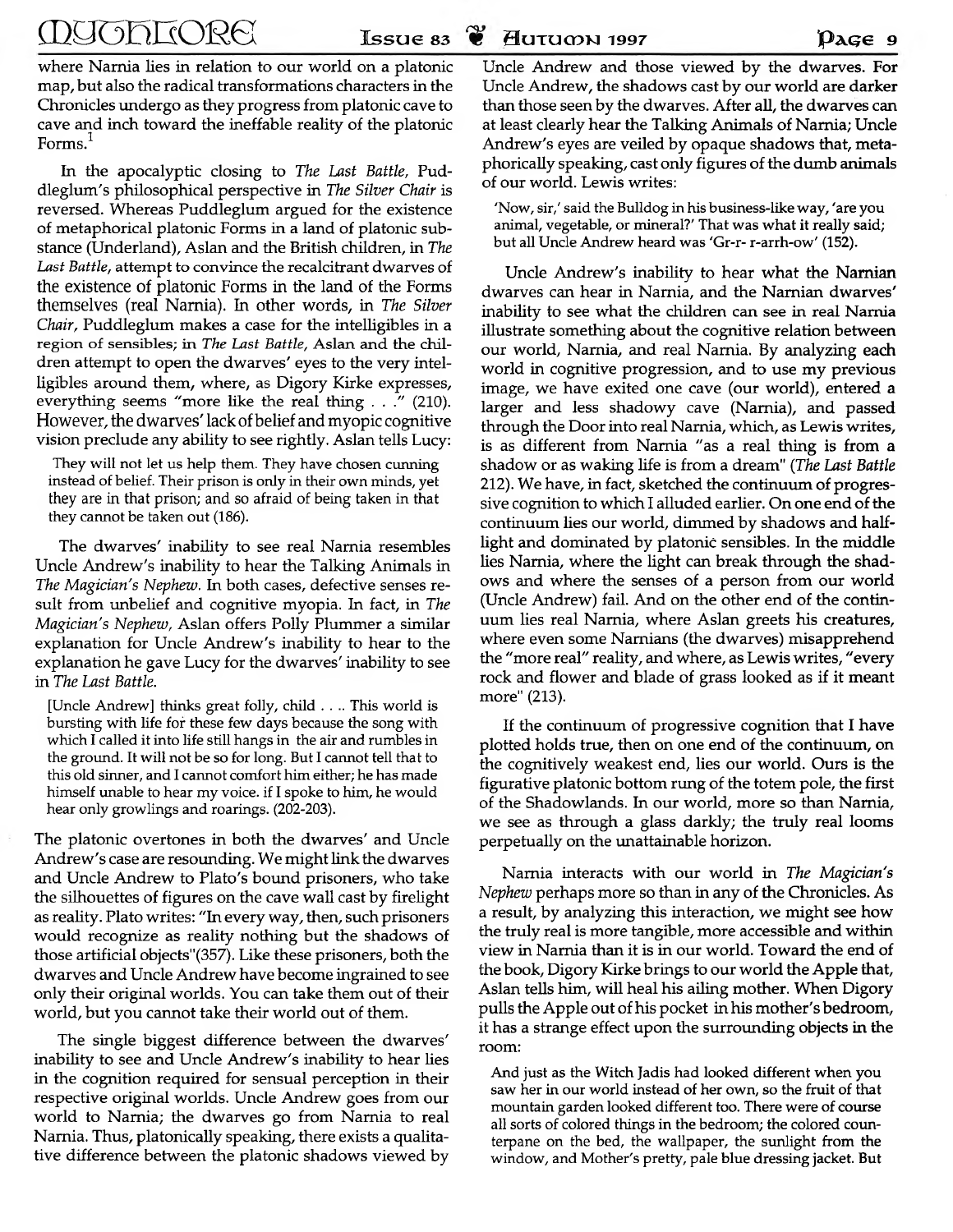$\mathbf{p_{age}}$  10 **Issue 83**  $\mathbf{\mathbf{\mathscr{C}}}$  Hutumn 1997  $\Box$ 

**the moment Digory took the Apple out of his pocket, all those things seem ed to have scarcely any color at all. Every one of them, even the sunlight, looked faded and dingy. The brightness of the Apple threw strange lights on the ceiling. Nothing else w as worth looking at: you couldn't look at anything else** (215-216).

The Apple highlights the contrast between Narnia and our world.<sup>2</sup> The Apple makes objects of our world appear insubstantial. After all, the Apple originates from a land in closer proximity to the platonic Forms. It brings its luminescence to a world accustomed to the darkest of shadows.

Up to this point, I have plotted three points on what I have called the platonic map (or continuum) of progressive cognition. The figurative platonic cave of our world connects to the larger and brighter platonic cave of Narnia which subsequently leads to the real Narnia. In other words, our world is a shadow or copy of Narnia is a shadow or copy of the real Narnia.

However, the continuum of progressive cognition does not end with the real Narnia. To mix stories, the real Narnia is not Plato's unbound prisoner's terminus in his "upward journey of the soul into the region of the intelligibles." As I have already alluded, the continuum progresses "further up and further in." In *The Last Battle*, the transformed mountain garden of the Western Wild represents the next stop on the "upward journey" or the next plotted point of the continuum. As Narnia is more real than our world, and as real Narnia is more real than Narnia, so, as we now see, the transformed garden of the Western Wild is more real than real Narnia. Upon surveying her surroundings in the transformed garden, Lucy sum marizes my thesis in her dialogue with Mr. Tumnus:

**'I see,' she said. 'This is still Narnia, and more real and beautiful than the Narnia down below, just as** *it* **was more real and more beautiful than the Narnia outside the stable door! I see . ... world within world, Narnia within Narnia .. ..' 'Yes,' said Mr. Tumnus, 'like an onion: except that as you continue to go in and in, each circle is larger than the last' (224-225) (emphasis in original.)**

The unpeeling of Mr. Tumnus' onion is not unlike the progression from platonic cave to platonic cave. With each layer, with each cavernous entryway, higher degrees of reality are apprehensible. Elsewhere, Mr. Tumnus tells Lucy: "The further up and the further in you go, the bigger everything gets. The inside is larger than the outside" (224). Thus, the wardrobe, the stable Door, and the mountain garden gate are thresholds permitting entrance into larger, interior worlds, which, on a platonic map, arrange them selves in cognitively ascending order. These worlds, unpeeled like Mr. Tumnus' onion, ultimately culminate with the final threshold that leads to the "great mountains" of Aslan," the last and farthest point of the continuum, the region of the platonic Forms of which everything below is only a copy.

I have now plotted five points on the continuum of progressive cognition: our w orld, Narnia, the real Narnia,

the mountain garden, and the mountains of Aslan (the final point on the platonic intelligible side of the continuum).<sup>3</sup> I need only to add that inestimable worlds may feasibly exist between points four and five (the mountain garden and the mountains of Aslan). This contention rests on evidence already proffered. In order to get from the mountain garden to the mountains of Aslan, one must travel further up and further in. And as Lewis says, "The further up and the further in you go, the bigger everything gets." This statement leaves open the possibility of the existence of more worlds on the upward and inward journey. To use Mr. Tumnus' illustration, each world on the journey corresponds to one peel of the onion.

As characters in the Chronicles experience progressive cognition as they travel from one end of the continuum to another (as they figuratively unpeel Mr. Tumnus' onion), so too do the characters undergo physical transformations. The body, like the mind, must acclimate itself to the progressively m ore real w orlds. In so doing, the body becomes more refined, nobler, and attains a fuller potential for benevolence.

Nearly all travelers from our world to Narnia experience such bodily transform ations. In *The Magician's Nephew*, the Narnian air affects not only the horse Strawberry but, despite his rascality, Uncle Andrew as well: "The air had apparently suited Straw berry as well as it suited Uncle Andrew. He no longer looked like the poor, old slave he had been in London; he was picking up his feet and holding his head erect"  $(135-136)^4$  King Frank (previously the London Cabby) and his wife Helen the Queen undergo a similar physical transformation in Narnia. Lewis writes:

**Their faces had a new expression, especially the King's. All the sharpness and cunning and quarrelsomeness which he had picked up as a London cabby seemed to have been washed away, and the courage and the kindness which he** had always had were easier to see. Perhaps it was the air of **the young world that did it, or talking with Aslan, or both (198).**

In *The Last Battle,* only a few days after arriving in Narnia, Eustace Scrubb and Jill Pole mature at an astronomical rate and develop a physical prowess engendered by the Narnian air. King Tirian notes this transformation:

**[King Tirian] was surprised at the strength of both children:** in fact they both seemed to be already much stronger and **bigger and more grown-up than they had been w hen he first met them a few hours ago. It is one of the effects which Narnian air often has on visitors from our world (72).**

Perhaps the most extraordinary physical transformation is the incarnation of Father Christm as in *The Lion, the Witch* and the Wardrobe. What is only myth in our world becomes fact in Narnia. As King Frank became more himself Narnia (i.e., "the kindness which he had always had" was easier to see), so Father Christmas becomes more himself as well. In this case, he becomes real. And it is the realness of Father Christmas, among other things, that impresses the Peven